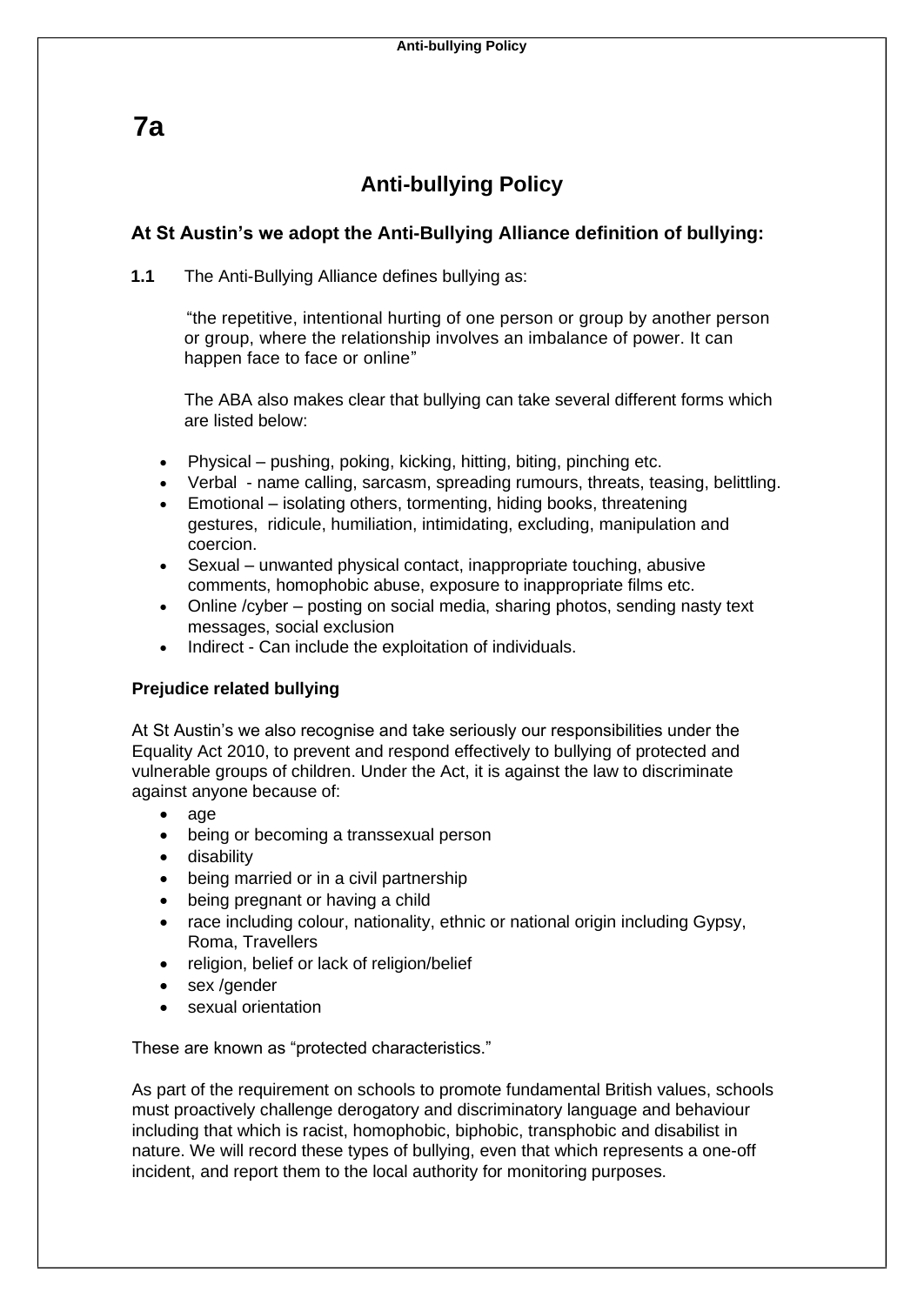## **Where does bullying take place?**

Bullying is not just confined to the school environment. It also persists outside of school. St Austin's aims to support pupils and families if bullying incidents occur outside of the immediate school environment. The increased use of technology in today's society means that all schools need to be aware of cyberbullying. As a school, we take steps to ensure that our pupils are taught how to stay safe and behave responsibly online.

## **2 Aims and objectives**

- **2.1** Bullying behaviour is wrong and damages individual children. We therefore do all we can to prevent it, by developing a school ethos in which bullying is regarded as unacceptable.
- **2.2** We aim, as a school, to produce a safe and secure environment where all can learn without anxiety.
- **2.3** This policy aims to produce a consistent school response to any bullying incidents that may occur.
- **2.4** We aim to make all those connected with the school aware of our opposition to bullying, and we make clear each person's responsibilities with regard to the eradication of bullying in our school.

## **3 The role of governors**

- **3.1** The governing body supports the headteacher in all attempts to eliminate bullying from our school. This policy statement makes it very clear that the governing body does not allow bullying to take place in our school, and that any incidents of bullying that do occur are taken very seriously and dealt with appropriately.
- **3.2** The governing body monitors the incidents of bullying that occur including discrimination, harassment, victimisation, hate incidents and crime. It reviews the effectiveness of the school policy regularly. The governors require the headteacher to keep accurate records of all incidents of bullying and to report to the governors on request about the effectiveness of school antibullying strategies.
- **3.3** The governing body will respond to any request from a parent to investigate incidents of bullying. In all cases, the governing body notifies the headteacher and asks him/her to conduct an investigation into the case and to report back to a representative of the governing body.

## **4 The role of the headteacher**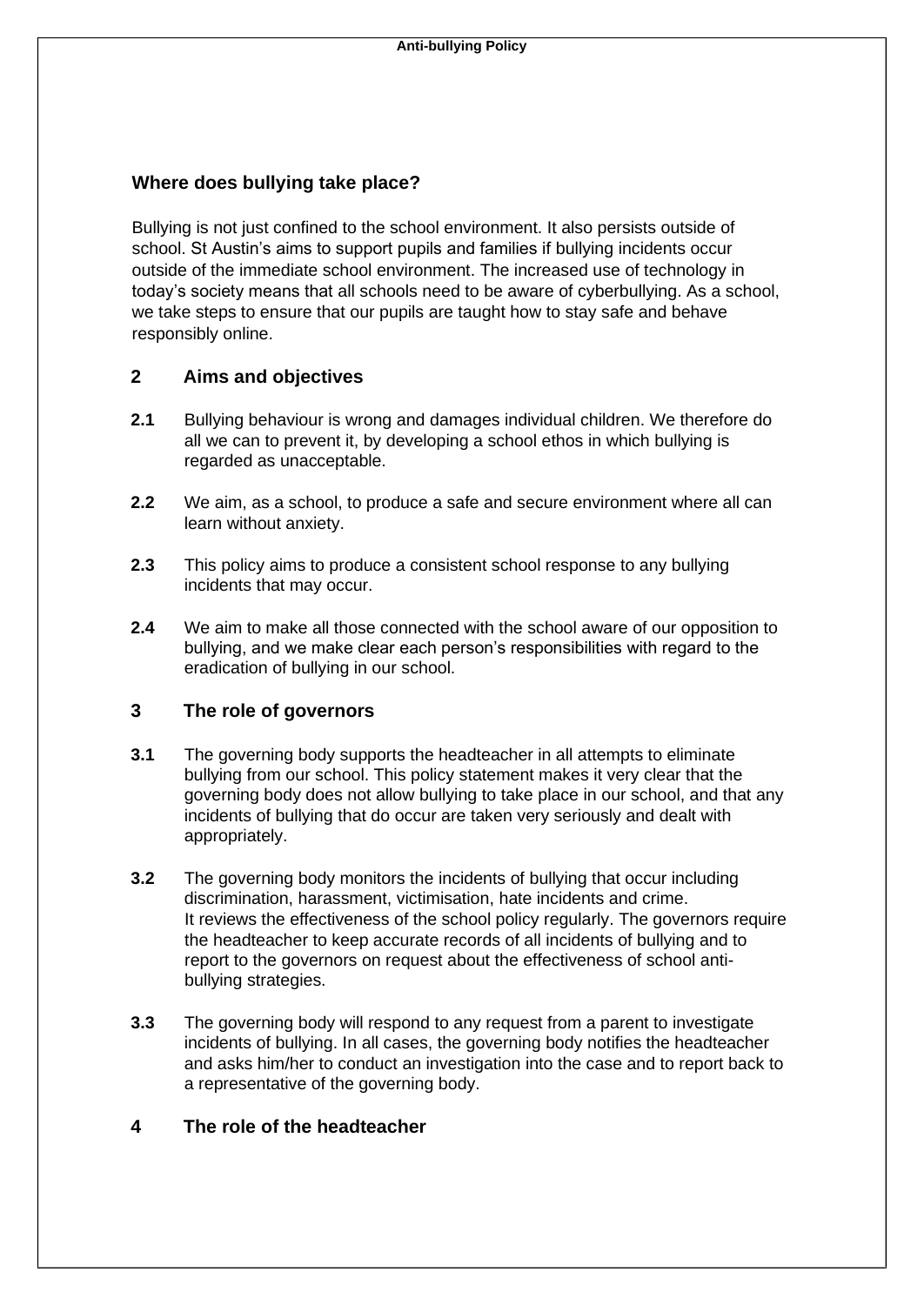- **4.1** It is the responsibility of the headteacher to implement the school anti-bullying strategy and to ensure that all staff (both teaching and non-teaching) are aware of the school policy and know how to deal with incidents of bullying. The headteacher reports to the governing body about the effectiveness of the antibullying policy on request.
- **4.2** The headteacher ensures that all children know that bullying is wrong, and that it is unacceptable behaviour in this school. The headteacher draws the attention of children to this fact at suitable moments. For example, if an incident occurs, the headteacher may decide to use assembly as a forum in which to discuss with other children why this behaviour was wrong, and why a pupil is being sanctioned.
- **4.3** The headteacher ensures that all staff receive sufficient training to be equipped to deal with all incidents of bullying. Students and parents will be supported and trained in safe use of the internet (where applicable).
- **4.4** The headteacher sets the school climate of mutual support and praise for success, so making bullying less likely. When children feel they are important and belong to a friendly and welcoming school, bullying is far less likely to be part of their behaviour.

## **5 The role of the teacher**

- **5.1** Teachers in our school take all forms of bullying seriously, and intervene to prevent incidents from taking place. CPOMS is used to record all bullying incidents that happen in their class and that they are aware of in the school.
- **5.2** If teachers witness an act of bullying, they do all they can to support the child who is being bullied. If a child is being bullied over a period of time, then, after consultation with the headteacher, the teacher informs the child's parents.
- **5.3** All teaching staff have access to the CPOMS monitoring system which is where we record all incidents of bullying that occur during the school day.
- **5.4** Outside lesson time, incidents witnessed either near the school or on the children's way home or to school should be reported to the Head teacher. If any adult witnesses an act of bullying, they should record the event on CPOMS (or if unable to access the CPOMS system, in the logbook). The logbook in kept in the School Office.
- **5.5** If, as teachers, we become aware of any bullying taking place between members of a class, we deal with the issue immediately. This may involve counselling and support for the victim of the bullying, and sanctions for the child who has carried out the bullying. We spend time talking to the child who has bullied: we explain why the action of the child was wrong, and we endeavour to help the child change their behaviour in future. If a child is repeatedly involved in bullying other children, we inform the headteacher and the special needs coordinator who may then liaise with the HLTA. We invite the child's parents into the school to discuss the situation. In more extreme cases, for example where these initial strategies have proven ineffective, the headteacher may contact external support agencies.